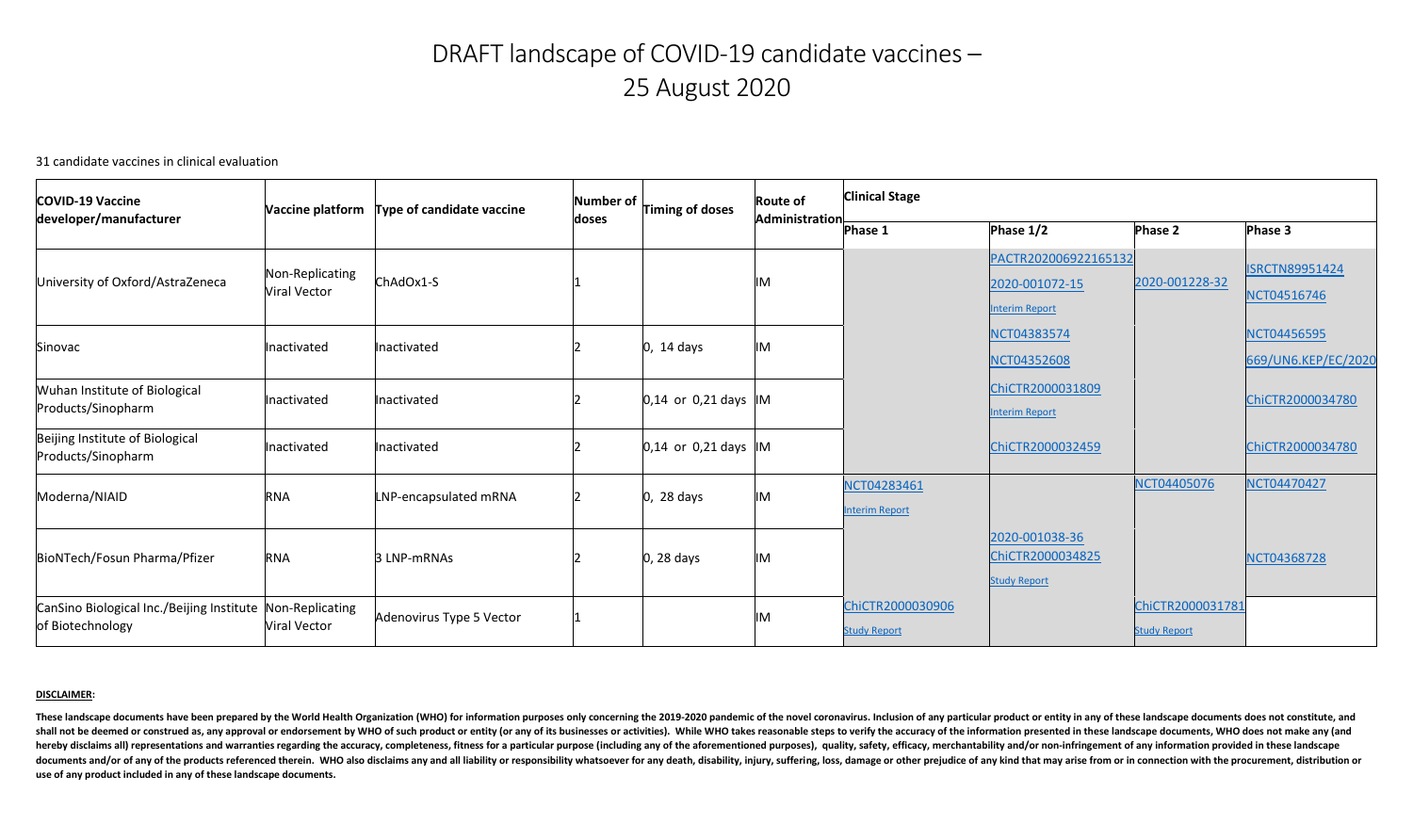| Anhui Zhifei Longcom<br>Biopharmaceutical/Institute of<br>Microbiology, Chinese Academy of<br>Sciences | Protein Subunit                 | Adjuvanted recombinant protein<br>(RBD-Dimer)                                                        | $2$ or 3 | 0,28 <br>or $0,28,56$ MM<br>days |           | NCT04445194                |                            | NCT04466085 |                                     |
|--------------------------------------------------------------------------------------------------------|---------------------------------|------------------------------------------------------------------------------------------------------|----------|----------------------------------|-----------|----------------------------|----------------------------|-------------|-------------------------------------|
| <b>Curevac</b>                                                                                         | <b>RNA</b>                      | mRNA                                                                                                 |          | $ 0, 28$ days                    | <b>IM</b> | NCT04449276                |                            | NCT04515147 |                                     |
| Institute of Medical Biology, Chinese<br><b>Academy of Medical Sciences</b>                            | Inactivated                     | Inactivated                                                                                          |          | $0, 28$ days                     | IM        | NCT04412538                | NCT04470609                |             |                                     |
| Inovio Pharmaceuticals/International<br>Vaccine Institute                                              | <b>DNA</b>                      | DNA plasmid vaccine with<br>electroporation                                                          |          | 0, 28 days                       | ID        |                            | NCT04447781<br>NCT04336410 |             |                                     |
| Osaka University/ AnGes/ Takara Bio                                                                    | <b>DNA</b>                      | DNA plasmid vaccine + Adjuvant                                                                       |          | $0, 14$ days                     | <b>IM</b> |                            | NCT04463472                |             |                                     |
| Cadila Healthcare Limited                                                                              | <b>DNA</b>                      | DNA plasmid vaccine                                                                                  |          | 0, 28, 56 days                   | ID        |                            | CTRI/2020/07/026352        |             |                                     |
| Genexine Consortium                                                                                    | <b>DNA</b>                      | DNA Vaccine (GX-19)                                                                                  |          | 0, 28 days                       | <b>IM</b> |                            | NCT04445389                |             |                                     |
| <b>Bharat Biotech</b>                                                                                  | Inactivated                     | <b>Whole-Virion Inactivated</b>                                                                      |          | $ 0, 14$ days                    | <b>IM</b> |                            | NCT04471519                |             |                                     |
| Janssen Pharmaceutical Companies                                                                       | Non-Replicating<br>Viral Vector | Ad26COVS1                                                                                            |          | $0, 56$ days                     | <b>IM</b> |                            | NCT04436276                |             | NCT04505722<br>(not yet recruiting) |
| Novavax                                                                                                | <b>Protein Subunit</b>          | Full length recombinant SARS CoV-<br>2 glycoprotein nanoparticle<br>vaccine adjuvanted with Matrix M |          | $0, 21$ days                     | IM        |                            | NCT04368988                |             |                                     |
| Kentucky Bioprocessing, Inc                                                                            | Protein Subunit                 | RBD-based                                                                                            |          | $0, 21$ days                     | <b>IM</b> |                            | NCT04473690                |             |                                     |
| Arcturus/Duke-NUS                                                                                      | <b>RNA</b>                      | mRNA                                                                                                 |          |                                  | <b>IM</b> |                            | NCT04480957                |             |                                     |
| Gamaleya Research Institute                                                                            | Non-Replicating<br>Viral Vector | Adeno-based                                                                                          |          |                                  | IM        | NCT04436471<br>NCT04437875 |                            |             |                                     |
| ReiThera/LEUKOCARE/Univercells                                                                         | Non-Replicating<br>Viral Vector | Replication defective Simian<br>Adenovirus (GRAd) encoding S                                         |          |                                  | <b>IM</b> | 2020-002835-31             |                            |             |                                     |
| Clover Biopharmaceuticals<br>Inc./GSK/Dynavax                                                          | Protein Subunit                 | Native like Trimeric subunit Spike<br>Protein vaccine                                                |          | $0, 21$ days                     | IM        | NCT04405908                |                            |             |                                     |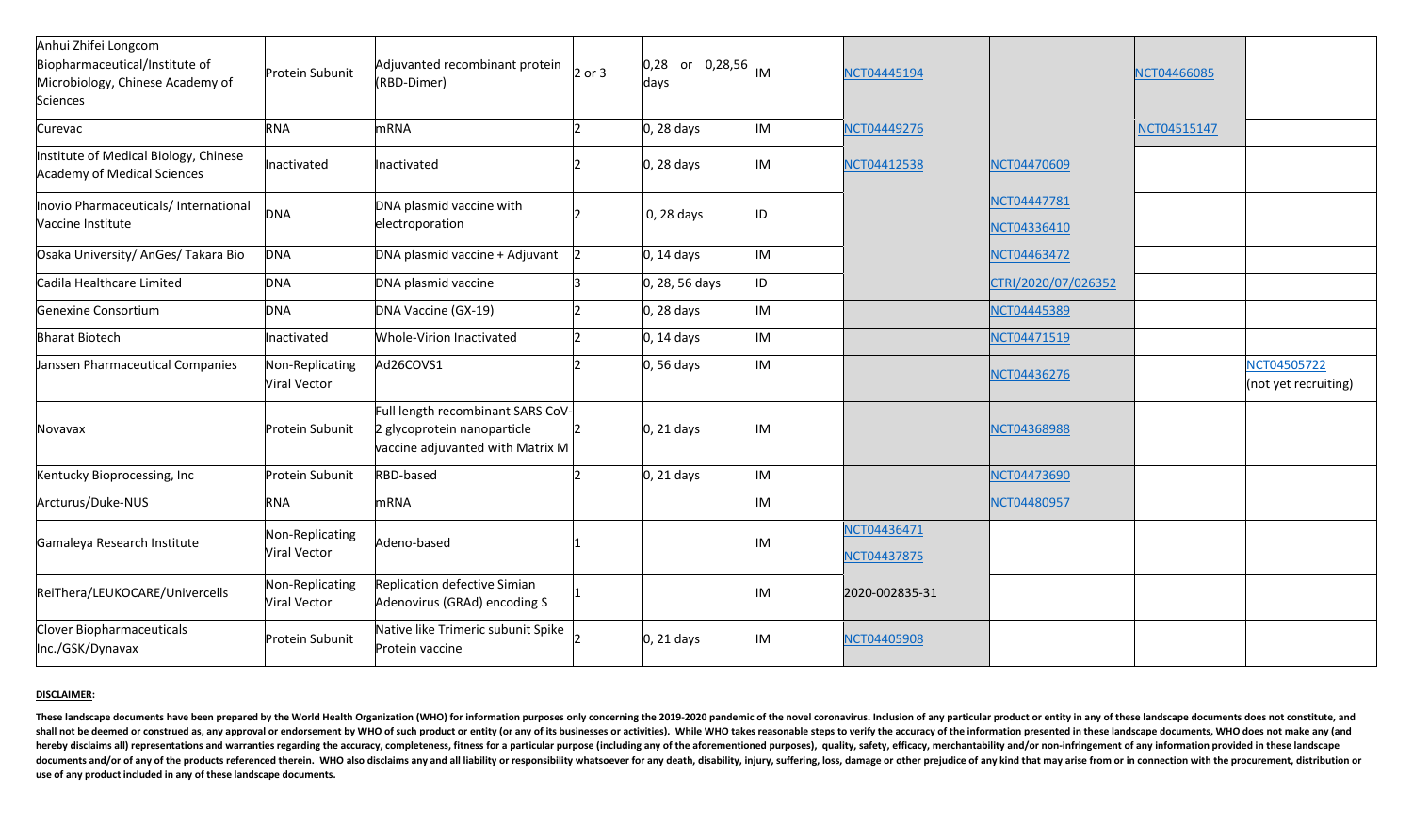| Vaxine Pty Ltd/Medytox                                                            | Protein Subunit                    | Recombinant spike protein with<br>Advax <sup>™</sup> adjuvant    |          |                           | IM        | <b>NCT04453852</b>    |  |
|-----------------------------------------------------------------------------------|------------------------------------|------------------------------------------------------------------|----------|---------------------------|-----------|-----------------------|--|
| University of Queensland/CSL/Seqirus                                              | Protein Subunit                    | Molecular clamp stabilized Spike<br>protein with MF59 adjuvant   |          | $0, 28$ days              | IM        | ACTRN12620000674932p  |  |
| Medigen Vaccine Biologics<br>Corporation/NIAID/Dynavax                            | Protein Subunit                    | $S-2P$ protein + CpG 1018                                        |          | 0, 28 days                | IM        | NCT04487210           |  |
| Instituto Finlay de Vacunas, Cuba                                                 | Protein Subunit                    | $RBD + Adjuvant$                                                 |          | $0, 28$ days              | IM        | IFV/COR/04            |  |
| Institute Pasteur/Themis/Univ. of<br>Pittsburg CVR/Merck Sharp & Dohme            | <b>Replicating Viral</b><br>Vector | Measles-vector based                                             | $1$ or 2 | $0, 28$ days              | <b>IM</b> | NCT04497298           |  |
| Imperial College London                                                           | <b>RNA</b>                         | LNP-nCoVsaRNA                                                    |          |                           | <b>IM</b> | <b>ISRCTN17072692</b> |  |
| People's Liberation Army (PLA)<br>Academy of Military Sciences/Walvax<br>Biotech. | <b>RNA</b>                         | <b>mRNA</b>                                                      |          | $ 0, 14$ or 0, 28<br>days | IM        | ChiCTR2000034112      |  |
| Medicago Inc.                                                                     | <b>VLP</b>                         | Plant-derived VLP adjuvanted with<br><b>GSK or Dynavax adjs.</b> |          | $0, 21$ days              | IM        | NCT04450004           |  |
| FBRI SRC VB VECTOR, Rospotrebnadzor, Protein Subunit<br>Koltsovo                  |                                    | Peptide                                                          |          | $0, 21$ days              | IM        | <b>TBD</b>            |  |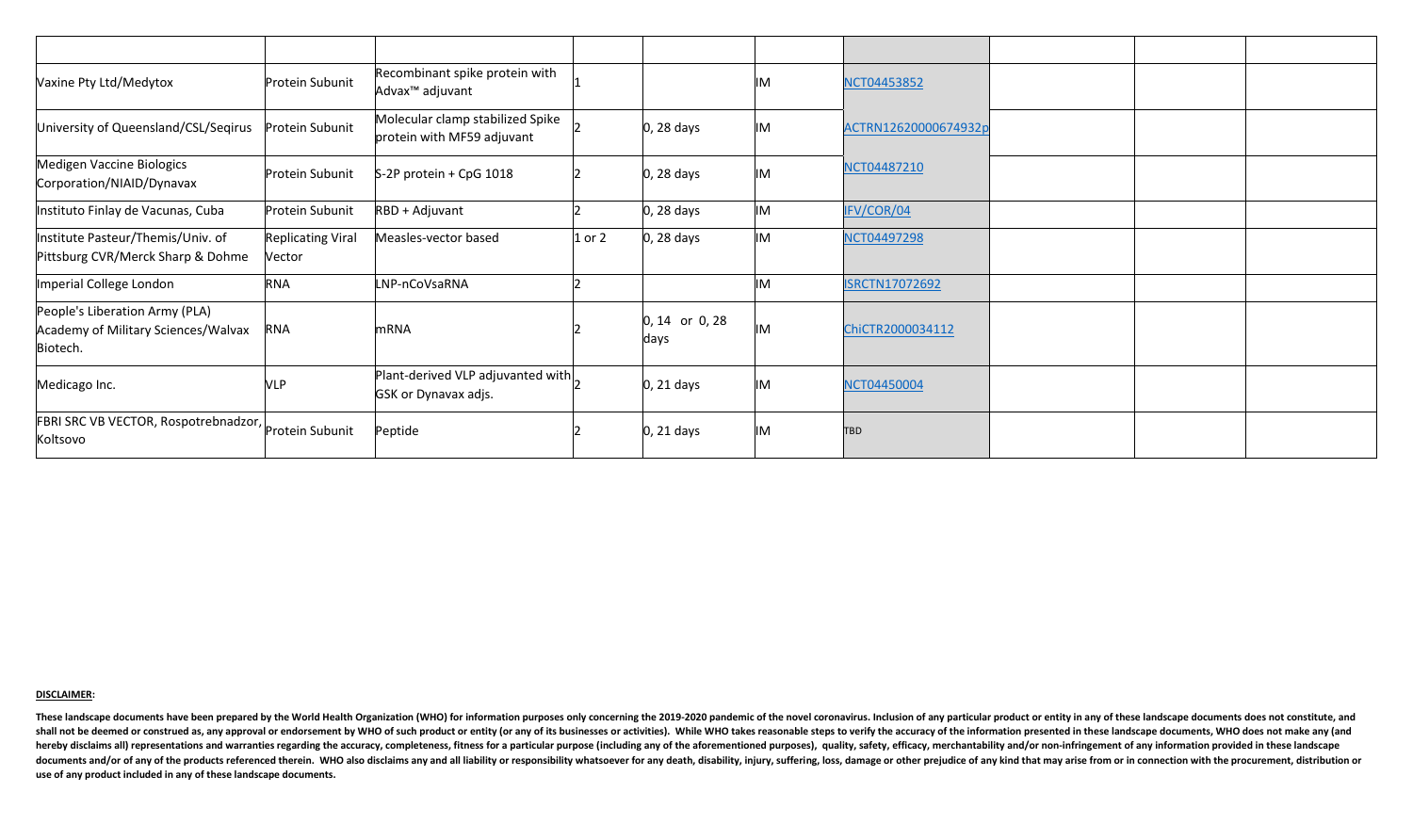| Platform              | <b>Type of candidate vaccine</b>           | <b>Developer</b>                                                         | <b>Coronavirus</b> | Current stage of                 | Same platform for non-Coronavirus    |
|-----------------------|--------------------------------------------|--------------------------------------------------------------------------|--------------------|----------------------------------|--------------------------------------|
|                       |                                            |                                                                          | target             | clinical                         | candidates                           |
|                       |                                            |                                                                          |                    | evaluation/regulatory            |                                      |
|                       |                                            |                                                                          |                    | status- Coronavirus<br>candidate |                                      |
| <b>DNA</b>            | DNA, engineered vaccine inserts compatible | DIOSynVax Ltd / University of Cambridge                                  | SARS-CoV-2 and     | Pre-Clinical                     |                                      |
|                       | with multiple delivery systems             |                                                                          | Sarbeco-           |                                  |                                      |
|                       |                                            |                                                                          | Coronaviruses      |                                  |                                      |
| <b>DNA</b>            | <b>DNA</b> vaccine                         | <b>Ege University</b>                                                    | SARS-CoV2          | Pre-Clinical                     |                                      |
| <b>DNA</b>            | DNA plasmid vaccine RBD&N                  | Scancell/University of Nottingham/ Nottingham Trent University           | SARS-CoV2          | Pre-Clinical                     |                                      |
| <b>DNA</b>            | DNA plasmid vaccine S, S1, S2, RBD & N     | National Research Centre, Egypt                                          | SARS-CoV2          | Pre-Clinical                     |                                      |
| <b>DNA</b>            | DNA with electroporation                   | Karolinska Institute / Cobra Biologics<br>(OPENCORONA Project)           | SARS-CoV2          | <b>Pre-Clinical</b>              |                                      |
| <b>DNA</b>            | DNA with electroporation                   | Chula Vaccine Research Center                                            | SARS-CoV2          | Pre-Clinical                     |                                      |
| <b>DNA</b>            | <b>DNA</b>                                 | Takis/Applied DNA Sciences/Evvivax                                       | SARS-CoV2          | Pre-Clinical                     |                                      |
| <b>DNA</b>            | Plasmid DNA, Needle-Free Delivery          | Immunomic Therapeutics, Inc./EpiVax, Inc./PharmaJet                      | SARS-CoV2          | <b>Pre-Clinical</b>              | <b>SARS</b>                          |
| <b>DNA</b>            | DNA vaccine                                | <b>BioNet Asia</b>                                                       | SARS-CoV2          | Pre-Clinical                     |                                      |
| <b>DNA</b>            | msDNA vaccine                              | Mediphage Bioceuticals/University of Waterloo                            | SARS-CoV2          | Pre-Clinical                     |                                      |
| <b>DNA</b>            | <b>DNA</b> vaccine                         | <b>Entos Pharmaceuticals</b>                                             | SARS-CoV2          | Pre-Clinical                     |                                      |
| <b>DNA</b>            | bacTRL-Spike                               | Symvivo                                                                  | SARS-CoV2          | Pre-Clinical                     |                                      |
| Inactivated           | Inactivated + alum                         | <b>KM Biologics</b>                                                      | SARS-CoV2          | Pre-Clinical                     | JE, Zika                             |
| Inactivated           | Inactivated                                | <b>Selcuk University</b>                                                 | SARS-CoV2          | Pre-Clinical                     |                                      |
| Inactivated           | Inactivated                                | <b>Erciyes University</b>                                                | SARS-CoV2          | Pre-Clinical                     |                                      |
| Inactivated           | Inactivated whole virus                    | National Research Centre, Egypt                                          | SARS-CoV2          | Pre-Clinical                     |                                      |
| Inactivated           | Inactivated                                | Beijing Minhai Biotechnology Co., Ltd.                                   | SARS-CoV2          | Pre-Clinical                     |                                      |
| Inactivated           | TBD                                        | Osaka University/ BIKEN/ NIBIOHN                                         | SARS-CoV2          | Pre-Clinical                     |                                      |
| Inactivated           | Inactivated + CpG 1018                     | Sinovac/Dynavax                                                          | SARS-CoV2          | Pre-Clinical                     |                                      |
| Inactivated           | Inactivated + CpG 1018                     | Valneva/Dynavax                                                          | SARS-CoV2          | Pre-Clinical                     |                                      |
| Inactivated           | Inactivated                                | Research Institute for Biological Safety Problems, Rep of Kazakhstan     | SARS-CoV2          | Pre-Clinical                     |                                      |
| Live Attenuated Virus | Codon deoptimized live attenuated vaccines | Mehmet Ali Aydinlar University / Acibadem Labmed Health Services<br>A.S. | SARS-CoV2          | Pre-Clinical                     |                                      |
| Live Attenuated Virus | Codon deoptimized live attenuated vaccines | Codagenix/Serum Institute of India                                       | SARS-CoV2          | Pre-Clinical                     | HAV, InfA, ZIKV, FMD, SIV, RSV, DENV |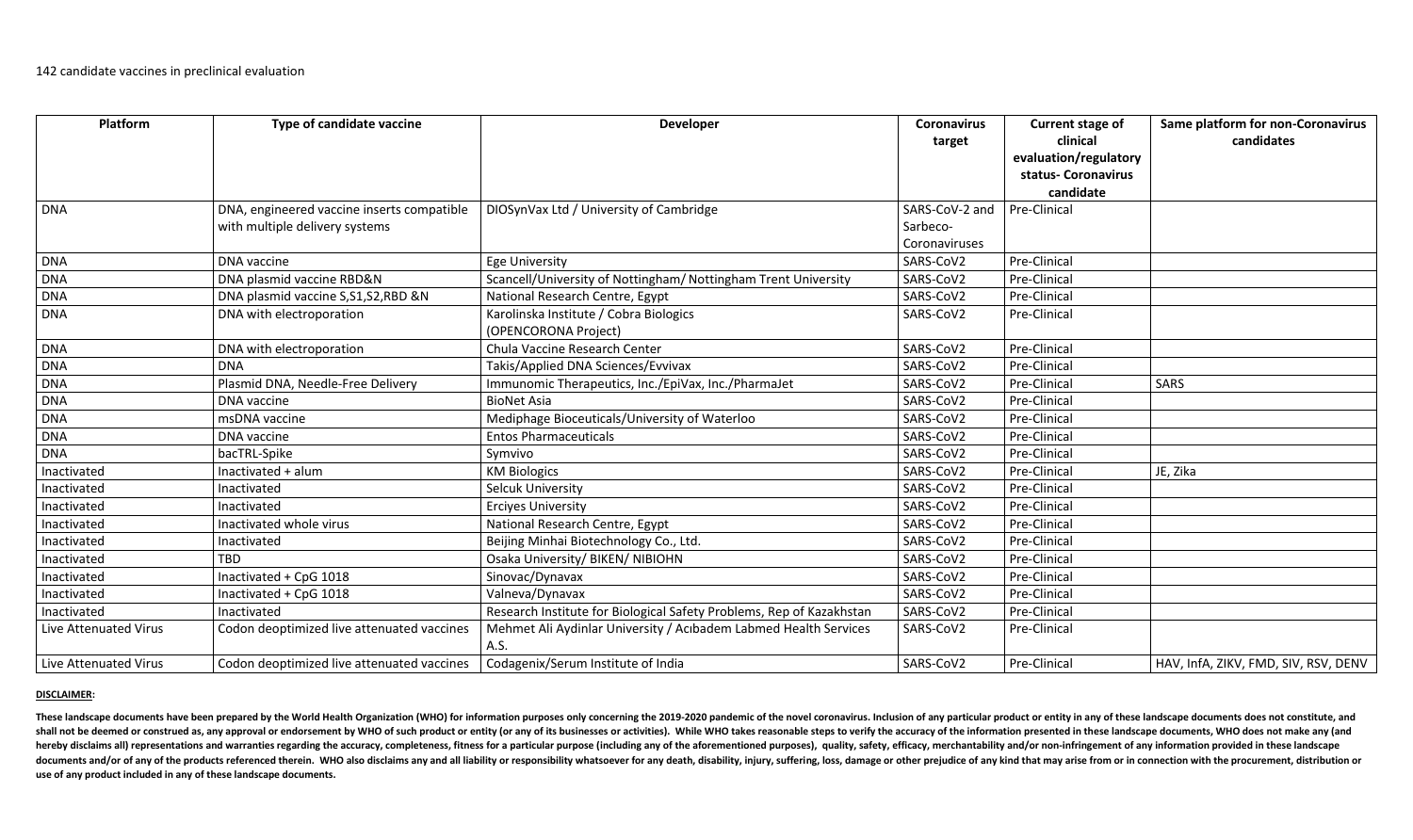| Live Attenuated Virus               | Codon deoptimized live attenuated vaccines                                 | Indian Immunologicals Ltd/Griffith University                                                 | SARS-CoV2  | Pre-Clinical |                                                 |
|-------------------------------------|----------------------------------------------------------------------------|-----------------------------------------------------------------------------------------------|------------|--------------|-------------------------------------------------|
| Non-Replicating Viral Vector        | Sendai virus vector                                                        | <b>ID Pharma</b>                                                                              | SARS-CoV2  | Pre-Clinical |                                                 |
| Non-Replicating Viral Vector        | Adenovirus-based                                                           | Ankara University                                                                             | SARS-CoV2  | Pre-Clinical |                                                 |
| Non-Replicating Viral Vector        | Adeno-associated virus vector (AAVCOVID)                                   | Massachusetts Eye and Ear/Massachusetts General Hospital/AveXis                               | SARS-CoV2  | Pre-Clinical |                                                 |
| <b>Non-Replicating Viral Vector</b> | MVA encoded VLP                                                            | GeoVax/BravoVax                                                                               | SARS-CoV2  | Pre-Clinical | LASV, EBOV, MARV, HIV                           |
| Non-replicating viral vector        | MVA-S encoded                                                              | DZIF - German Center for Infection Research/IDT Biologika GmbH                                | SARS-CoV2  | Pre-clinical | Many                                            |
| Non-replicating viral vector        | MVA-S                                                                      | IDIBAPS-Hospital Clinic, Spain                                                                | SARS-CoV2  | Pre-clinical |                                                 |
| Non-Replicating Viral Vector        | adenovirus-based NasoVAX expressing<br>SARS2-CoV spike protein             | Altimmune                                                                                     | SARS-CoV2  | Pre-Clinical | influenza                                       |
| Non-Replicating Viral Vector        | Adeno5-based                                                               | <b>Erciyes University</b>                                                                     | SARS-CoV2  | Pre-Clinical |                                                 |
| Non-Replicating Viral Vector        | 2nd Gen E2b- Ad5 Spike, RBD, Nucleocapsid<br>Subcutaneous&Oral             | ImmunityBio, Inc. & NantKwest, Inc.                                                           | SARS-CoV2  | Pre-Clinical | flu, Chik, Zika, EBOV, LASV,<br>HIV/SIV, Cancer |
| Non-Replicating Viral Vector        | Ad5 S (GREVAX <sup>™</sup> platform)                                       | Greffex                                                                                       | SARS-CoV2  | Pre-Clinical | <b>MERS</b>                                     |
| <b>Non-Replicating Viral Vector</b> | Oral Ad5 S                                                                 | Stabilitech Biopharma Ltd                                                                     | SARS-CoV2  | Pre-Clinical | Zika, VZV, HSV-2 and Norovirus                  |
| Non-Replicating Viral Vector        | adenovirus-based + HLA-matched peptides                                    | Valo Therapeutics Ltd                                                                         | Pan-Corona | Pre-Clinical |                                                 |
| Non-Replicating Viral Vector        | Oral Vaccine platform                                                      | Vaxart                                                                                        | SARS-CoV2  | Pre-Clinical | InfA, CHIKV, LASV, NORV; EBOV, RVF,<br>HBV, VEE |
| Non-Replicating Viral Vector        | MVA expressing structural proteins                                         | Centro Nacional Biotecnología (CNB-CSIC), Spain                                               | SARS-CoV2  | Pre-Clinical | Multiple candidates                             |
| Non-Replicating Viral Vector        | Dendritic cell-based vaccine                                               | University of Manitoba                                                                        | SARS-CoV2  | Pre-Clinical |                                                 |
| Non-Replicating Viral Vector        | parainfluenza virus 5 (PIV5)-based vaccine<br>expressing the spike protein | University of Georgia/University of Iowa                                                      | SARS-CoV2  | Pre-Clinical | <b>MERS</b>                                     |
| Non-Replicating Viral Vector        | Recombinant deactivated rabies virus<br>containing S1                      | <b>Bharat Biotech/Thomas Jefferson University</b>                                             | SARS-CoV2  | Pre-Clinical | HeV, NIV, EBOV, LASSA, CCHFV, MERS              |
| Non-Replicating Viral Vector        | Influenza A H1N1 vector                                                    | National Research Centre, Egypt                                                               | SARS-CoV2  | Pre-Clinical |                                                 |
| <b>Non-Replicating Viral Vector</b> | Inactivated Flu-based SARS-CoV2 vaccine +<br>Adjuvant                      | National Center for Genetic Engineering and Biotechnology (BIOTEC)<br>/GPO, Thailand          | SARS-CoV2  | Pre-Clinical |                                                 |
| Protein Subunit                     | RBD protein (baculovirus production) + FAR-<br>Squalene adjuvant           | Farmacológicos Veterinarios SAC (FARVET SAC) / Universidad Peruana<br>Cayetano Heredia (UPCH) | SARS-CoV2  | Pre-Clinical |                                                 |
| Protein Subunit                     | Protein Subunit                                                            | Research Institute for Biological Safety Problems, Rep of Kazakhstan                          | SARS-CoV2  | Pre-Clinical |                                                 |
| Protein Subunit                     | RBD-protein                                                                | Mynvax                                                                                        | SARS-CoV2  | Pre-Clinical |                                                 |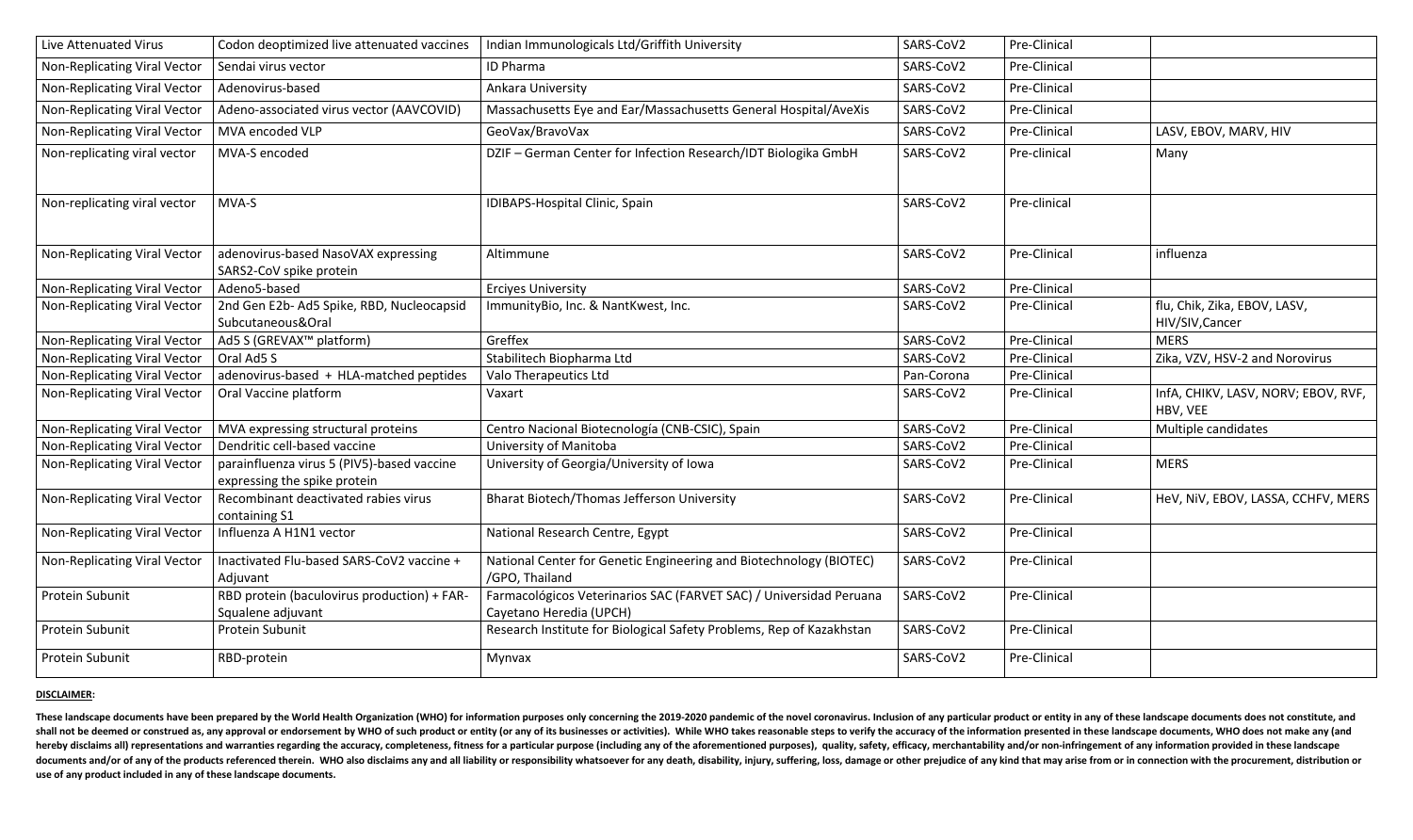| Protein Subunit        | Recombinant S protein                                              | Izmir Biomedicine and Genome Center                                                                   | SARS-CoV2 | Pre-Clinical |                                                                                       |
|------------------------|--------------------------------------------------------------------|-------------------------------------------------------------------------------------------------------|-----------|--------------|---------------------------------------------------------------------------------------|
| <b>Protein Subunit</b> | Peptide + novel adjuvant                                           | <b>Bogazici University</b>                                                                            | SARS-CoV2 | Pre-Clinical |                                                                                       |
| Protein Subunit        | S subunit intranasal liposomal formulation<br>with GLA/3M052 adjs. | University of Virginia                                                                                | SARS-CoV2 | Pre-Clinical |                                                                                       |
| Protein Subunit        | S-Protein (Subunit) + Adjuvant, E coli based<br>Expression         | Helix Biogen Consult, Ogbomoso & Trinity Immonoefficient Laboratory,<br>Ogbomoso, Oyo State, Nigeria. | SARS-CoV2 | Pre-Clinical |                                                                                       |
| <b>Protein Subunit</b> | Protein Subunit S,N,M&S1 protein                                   | National Research Centre, Egypt                                                                       | SARS-CoV2 | Pre-Clinical |                                                                                       |
| <b>Protein Subunit</b> | Protein Subunit                                                    | University of San Martin and CONICET, Argentina                                                       | SARS-CoV2 | Pre-Clinical |                                                                                       |
| <b>Protein Subunit</b> | RBD protein fused with Fc of IgG + Adj.                            | Chulalongkorn University/GPO, Thailand                                                                | SARS-CoV2 | Pre-Clinical |                                                                                       |
| Protein Subunit        | Capsid-like Particle                                               | AdaptVac (PREVENT-nCoV consortium)                                                                    | SARS-CoV2 | Pre-Clinical |                                                                                       |
| Protein Subunit        | Drosophila S2 insect cell expression system<br><b>VLPs</b>         | ExpreS2ion                                                                                            | SARS-CoV2 | Pre-Clinical |                                                                                       |
| Protein Subunit        | Peptide antigens formulated in LNP                                 | <b>IMV</b> Inc                                                                                        | SARS-CoV2 | Pre-Clinical |                                                                                       |
| <b>Protein Subunit</b> | S protein                                                          | WRAIR/USAMRIID                                                                                        | SARS-CoV2 | Pre-Clinical |                                                                                       |
| Protein Subunit        | S protein +Adjuvant                                                | National Institute of Infectious Disease, Japan/Shionogi/UMN Pharma                                   | SARS-CoV2 | Pre-Clinical | Influenza                                                                             |
| <b>Protein Subunit</b> | VLP-recombinant protein + Adjuvant                                 | Osaka University/ BIKEN/ National Institutes of Biomedical Innovation,<br>Japan                       | SARS-CoV2 | Pre-Clinical |                                                                                       |
| <b>Protein Subunit</b> | microneedle arrays S1 subunit                                      | Univ. of Pittsburgh                                                                                   | SARS-CoV2 | Pre-Clinical | <b>MERS</b>                                                                           |
| <b>Protein Subunit</b> | Peptide                                                            | Vaxil Bio                                                                                             | SARS-CoV2 | Pre-Clinical |                                                                                       |
| Protein Subunit        | Adjuvanted protein subunit (RBD)                                   | <b>Biological E Ltd</b>                                                                               | SARS-CoV2 | Pre-Clinical |                                                                                       |
| Protein Subunit        | Peptide                                                            | Flow Pharma Inc                                                                                       | SARS-CoV2 | Pre-Clinical | Ebola, Marburg, HIV, Zika, Influenza,<br>HPV therapeutic vaccine, BreastCA<br>vaccine |
| <b>Protein Subunit</b> | S protein                                                          | AJ Vaccines                                                                                           | SARS-CoV2 | Pre-Clinical |                                                                                       |
| Protein Subunit        | i-Key peptide                                                      | Generex/EpiVax                                                                                        | SARS-CoV2 | Pre-Clinical | Influenza, HIV, SARS-CoV                                                              |
| <b>Protein Subunit</b> | S protein                                                          | EpiVax/Univ. of Georgia                                                                               | SARS-CoV2 | Pre-Clinical | <b>H7N9</b>                                                                           |
| <b>Protein Subunit</b> | Protein Subunit EPV-CoV-19                                         | EpiVax                                                                                                | SARS-CoV2 | Pre-Clinical |                                                                                       |
| Protein Subunit        | S protein (baculovirus production)                                 | Sanofi Pasteur/GSK                                                                                    | SARS-CoV2 | Pre-Clinical | Influenza, SARS-CoV                                                                   |
| Protein Subunit        | gp-96 backbone                                                     | Heat Biologics/Univ. Of Miami                                                                         | SARS-CoV2 | Pre-Clinical | NSCLC, HIV, malaria, Zika                                                             |
| Protein Subunit        | Subunit vaccine                                                    | FBRI SRC VB VECTOR, Rospotrebnadzor, Koltsovo                                                         | SARS-CoV2 | Pre-Clinical |                                                                                       |
| Protein Subunit        | S1 or RBD protein                                                  | <b>Baylor College of Medicine</b>                                                                     | SARS-CoV2 | Pre-Clinical | SARS                                                                                  |
| Protein Subunit        | Subunit protein, plant produced                                    | iBio/CC-Pharming                                                                                      | SARS-CoV2 | Pre-Clinical |                                                                                       |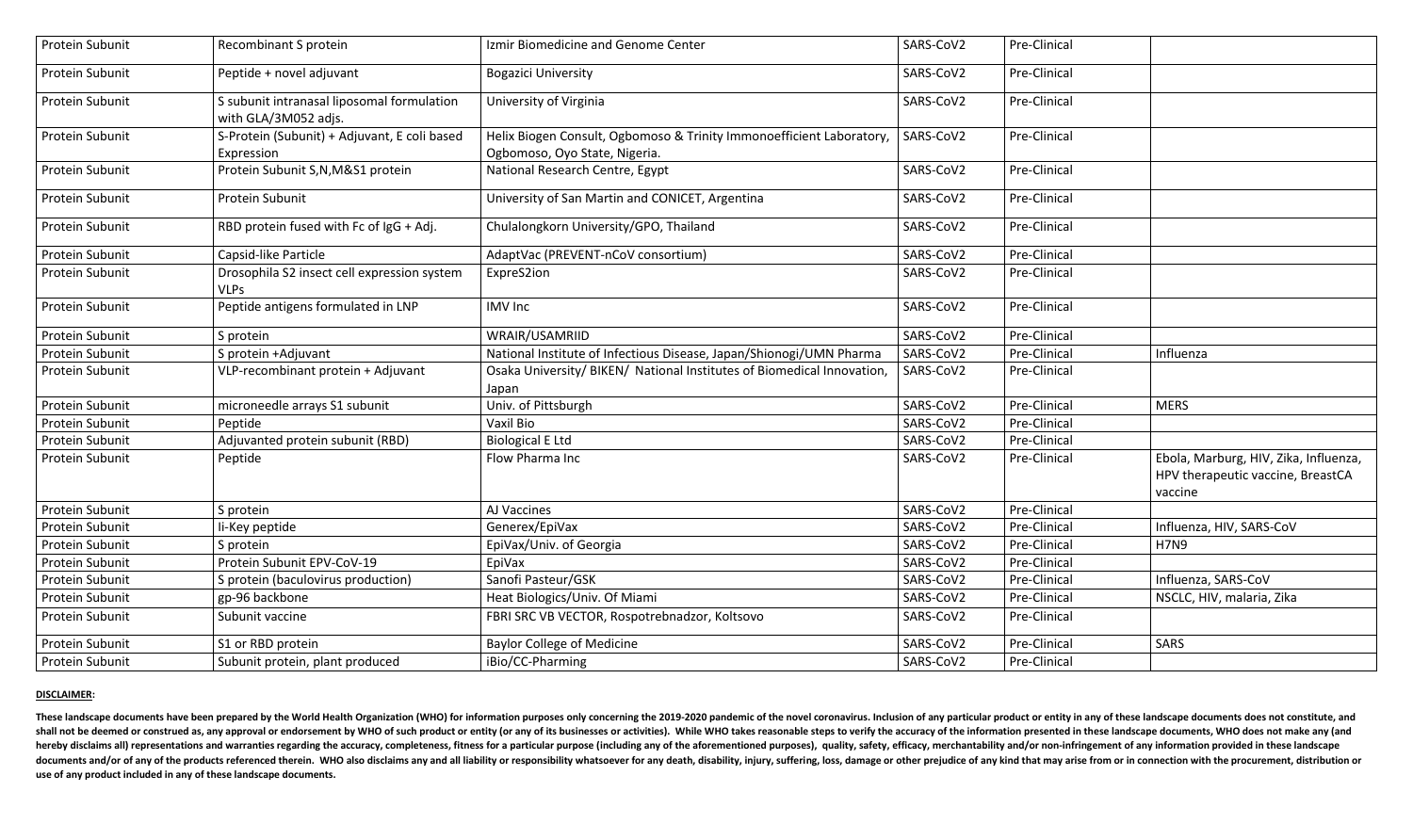| <b>Protein Subunit</b>             | Recombinant protein, nanoparticles (based    | Saint-Petersburg scientific research institute of vaccines and serums | SARS-CoV2 | Pre-Clinical |                     |
|------------------------------------|----------------------------------------------|-----------------------------------------------------------------------|-----------|--------------|---------------------|
|                                    | on S-protein and other epitopes)             |                                                                       |           |              |                     |
| Protein Subunit                    | COVID-19 XWG-03                              | Innovax/Xiamen Univ./GSK                                              | SARS-CoV2 | Pre-Clinical | <b>HPV</b>          |
|                                    | truncated S (spike) proteins                 |                                                                       |           |              |                     |
| Protein Subunit                    | Adjuvanted microsphere peptide               | VIDO-InterVac, University of Saskatchewan                             | SARS-CoV2 | Pre-Clinical |                     |
| <b>Protein Subunit</b>             | Synthetic Long Peptide Vaccine candidate for | OncoGen                                                               | SARS-CoV2 | Pre-Clinical |                     |
|                                    | S and M proteins                             |                                                                       |           |              |                     |
| Protein Subunit                    | Oral E. coli-based protein expression system | <b>MIGAL Galilee Research Institute</b>                               | SARS-CoV2 | Pre-Clinical |                     |
|                                    | of S and N proteins                          |                                                                       |           |              |                     |
| <b>Protein Subunit</b>             | Nanoparticle vaccine                         | LakePharma, Inc.                                                      | SARS-CoV2 | Pre-Clinical |                     |
| <b>Protein Subunit</b>             | Plant-based subunit                          | Baiya Phytopharm/ Chula Vaccine Research Center                       | SARS-CoV2 | Pre-Clinical |                     |
|                                    | (RBD-Fc + Adjuvant)                          |                                                                       |           |              |                     |
| Protein Subunit                    | OMV-based vaccine                            | <b>Quadram Institute Biosciences</b>                                  | SARS-CoV2 | Pre-Clinical | Flu A, plague       |
| Protein Subunit                    | <b>OMV-based vaccine</b>                     | BIOMVIS Srl/Univ. of Trento                                           | SARS-CoV2 | Pre-Clinical |                     |
| Protein subunit                    | structurally modified spherical particles of | Lomonosov Moscow State University                                     | SARS-CoV2 | Pre-Clinical | rubella, rotavirus  |
|                                    | the tobacco mosaic virus (TMV)               |                                                                       |           |              |                     |
| Protein Subunit                    | Spike-based                                  | University of Alberta                                                 | SARS-CoV2 | Pre-Clinical | Hepatitis C         |
| Protein Subunit                    | Recombinant S1-Fc fusion protein             | AnyGo Technology                                                      | SARS-CoV2 | Pre-Clinical |                     |
| <b>Protein Subunit</b>             | Recombinant protein                          | Yisheng Biopharma                                                     | SARS-CoV2 | Pre-Clinical |                     |
| <b>Protein Subunit</b>             | Recombinant S protein in IC-BEVS             | Vabiotech                                                             | SARS-CoV2 | Pre-Clinical |                     |
| <b>Protein Subunit</b>             | Orally delivered, heat stable subunit        | Applied Biotechnology Institute, Inc.                                 | SARS-CoV2 | Pre-Clinical |                     |
| Protein Subunit                    | Peptides derived from Spike protein          | Axon Neuroscience SE                                                  | SARS-CoV2 | Pre-Clinical |                     |
| Protein Subunit                    | <b>Protein Subunit</b>                       | MOGAM Institute for Biomedical Research, GC Pharma                    | SARS-CoV2 | Pre-Clinical |                     |
| Protein Subunit                    | RBD-based                                    | Neovii/Tel Aviv University                                            | SARS-CoV2 | Pre-Clinical |                     |
| Protein Subunit                    | Outer Membrane Vesicle (OMV)-subunit         | Intravacc/Epivax                                                      | SARS-CoV2 | Pre-Clinical |                     |
| Protein Subunit                    | Outer Membrane Vesicle(OMV)-peptide          | Intravacc/Epivax                                                      | SARS-CoV2 | Pre-Clinical |                     |
| Protein Subunit                    | Spike-based (epitope screening)              | ImmunoPrecise/LiteVax BV                                              | SARS-CoV2 | Pre-Clinical |                     |
| <b>Replicating Bacteria Vector</b> | Oral Salmonella enteritidis (3934Vac) based  | Farmacológicos Veterinarios SAC (FARVET SAC) / Universidad Peruana    | SARS-CoV2 | Pre-Clinical |                     |
|                                    | protein expression system of RBD             | Cayetano Heredia (UPCH)                                               |           |              |                     |
| <b>Replicating Viral Vector</b>    | YF17D Vector                                 | <b>KU Leuven</b>                                                      | SARS-CoV2 | Pre-Clinical |                     |
| <b>Replicating Viral Vector</b>    | <b>Measles Vector</b>                        | Cadila Healthcare Limited                                             | SARS-CoV2 | Pre-Clinical |                     |
| <b>Replicating Viral Vector</b>    | <b>Measles Vector</b>                        | FBRI SRC VB VECTOR, Rospotrebnadzor, Koltsovo                         | SARS-CoV2 | Pre-Clinical |                     |
| <b>Replicating Viral Vector</b>    | Measles Virus (S, N targets)                 | DZIF - German Center for Infection Research/CanVirex AG               | SARS-CoV2 | Pre-clinical | Zika, H7N9, CHIKV   |
| <b>Replicating Viral Vector</b>    | Horsepox vector expressing S protein         | Tonix Pharma/Southern Research                                        | SARS-CoV2 | Pre-Clinical | Smallpox, monkeypox |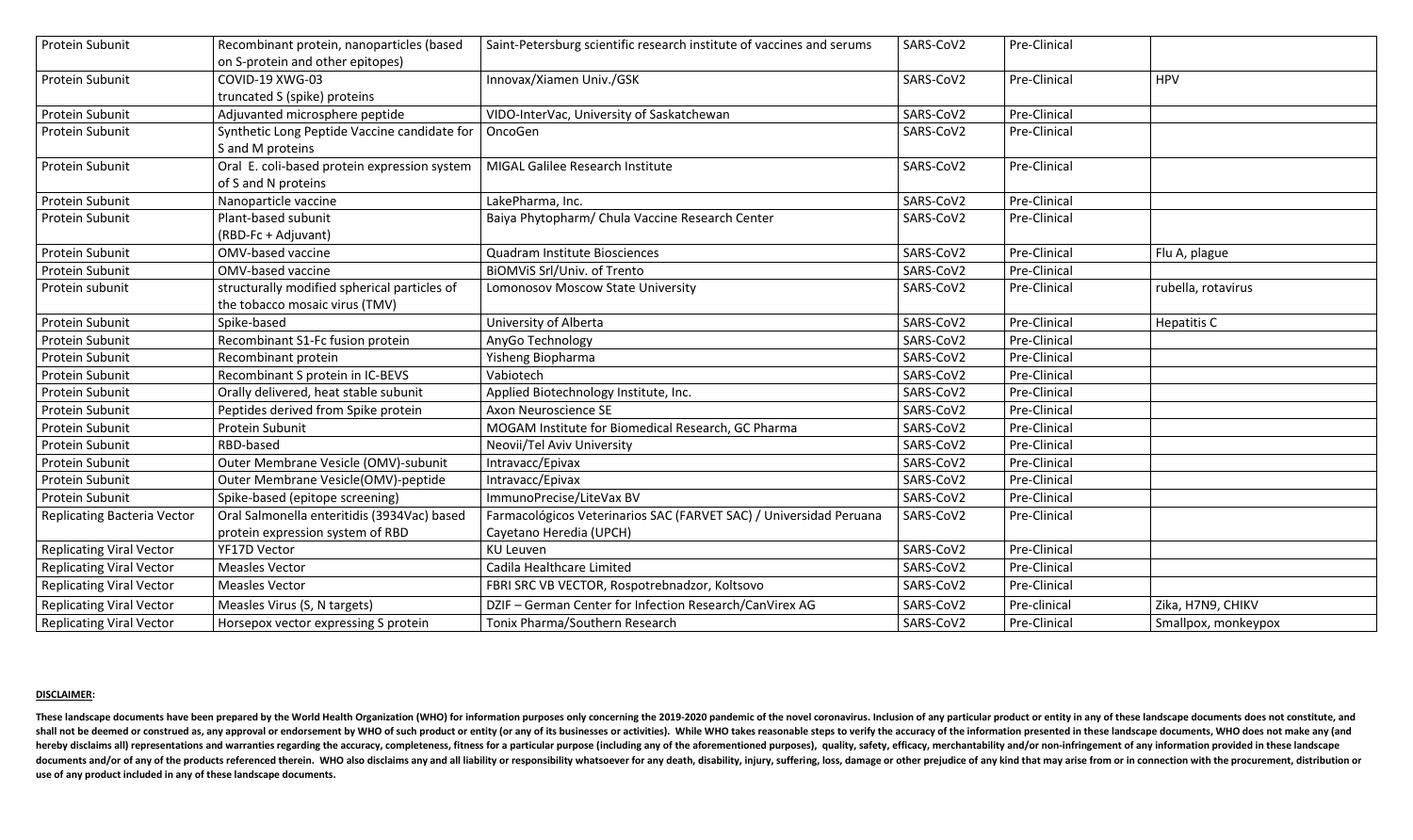| <b>Replicating Viral Vector</b> | Live viral vectored vaccine based on<br>attenuated influenza virus backbone<br>(intranasal)                          | <b>BIOCAD and IEM</b>                                                  | SARS-CoV2 | Pre-Clinical | Influenza             |
|---------------------------------|----------------------------------------------------------------------------------------------------------------------|------------------------------------------------------------------------|-----------|--------------|-----------------------|
| <b>Replicating Viral Vector</b> | Recombinant vaccine based on Influenza A<br>virus, for the prevention of COVID-19<br>(intranasal)                    | FBRI SRC VB VECTOR, Rospotrebnadzor, Koltsovo                          | SARS-CoV2 | Pre-Clinical | Influenza             |
| <b>Replicating Viral Vector</b> | Attenuated Influenza expressing<br>an antigenic portion of the Spike protein                                         | Fundação Oswaldo Cruz and<br>Instituto Buntantan                       | SARS-CoV2 | Pre-Clinical | Influenza             |
| <b>Replicating Viral Vector</b> | Influenza vector expressing RBD                                                                                      | University of Hong Kong                                                | SARS-CoV2 | Pre-Clinical |                       |
| <b>Replicating Viral Vector</b> | Replication-competent VSV chimeric virus<br>technology (VSV∆G) delivering the SARS-CoV-<br>2 Spike (S) glycoprotein. | IAVI/Merck                                                             | SARS-CoV2 | Pre-Clinical | Ebola, Marburg, Lassa |
| <b>Replicating Viral Vector</b> | Replicating VSV vector-based DC-targeting                                                                            | University of Manitoba                                                 | SARS-CoV2 | Pre-Clinical |                       |
| <b>Replicating Viral Vector</b> | VSV-S                                                                                                                | University of Western Ontario                                          | SARS-CoV2 | Pre-Clinical | HIV, MERS             |
| <b>Replicating Viral Vector</b> | VSV-S                                                                                                                | Aurobindo                                                              | SARS-CoV2 | Pre-Clinical |                       |
| <b>Replicating Viral Vector</b> | <b>VSV vector</b>                                                                                                    | FBRI SRC VB VECTOR, Rospotrebnadzor, Koltsovo                          | SARS-CoV2 | Pre-Clinical |                       |
| <b>Replicating Viral Vector</b> | VSV-S                                                                                                                | Israel Institute for Biological Research/Weizmann Institute of Science | SARS-CoV2 | Pre-Clinical |                       |
| <b>Replicating Viral Vector</b> | M2-deficient single replication (M2SR)<br>influenza vector                                                           | UW-Madison/FluGen/Bharat Biotech                                       | SARS-CoV2 | Pre-Clinical | influenza             |
| <b>Replicating Viral Vector</b> | Newcastle disease virus vector (NDV-SARS-<br>CoV-2/Spike)                                                            | Intravacc/ Wageningen Bioveterinary Research/Utrecht Univ.             | SARS-CoV2 | Pre-Clinical |                       |
| <b>Replicating Viral Vector</b> | Avian paramyxovirus vector (APMV)                                                                                    | The Lancaster University, UK                                           | SARS-CoV2 | Pre-Clinical |                       |
| <b>RNA</b>                      | Self-amplifying RNA                                                                                                  | Gennova                                                                | SARS-CoV2 | Pre-Clinical |                       |
| <b>RNA</b>                      | <b>mRNA</b>                                                                                                          | <b>Selcuk University</b>                                               | SARS-CoV2 | Pre-Clinical |                       |
| <b>RNA</b>                      | LNP-mRNA                                                                                                             | Translate Bio/Sanofi Pasteur                                           | SARS-CoV2 | Pre-Clinical |                       |
| <b>RNA</b>                      | LNP-mRNA                                                                                                             | <b>CanSino Biologics/Precision NanoSystems</b>                         | SARS-CoV2 | Pre-Clinical |                       |
| <b>RNA</b>                      | LNP-encapsulated mRNA cocktail encoding<br><b>VLP</b>                                                                | Fudan University/ Shanghai JiaoTong University/RNACure Biopharma       | SARS-CoV2 | Pre-Clinical |                       |
| <b>RNA</b>                      | LNP-encapsulated mRNA encoding RBD                                                                                   | Fudan University/ Shanghai JiaoTong University/RNACure Biopharma       | SARS-CoV2 | Pre-Clinical |                       |
| <b>RNA</b>                      | Replicating Defective SARS-CoV-2 derived<br><b>RNAS</b>                                                              | Centro Nacional Biotecnología (CNB-CSIC), Spain                        | SARS-CoV2 | Pre-Clinical |                       |
| <b>RNA</b>                      | LNP-encapsulated mRNA                                                                                                | University of Tokyo/ Daiichi-Sankyo                                    | SARS-CoV2 | Pre-Clinical | <b>MERS</b>           |